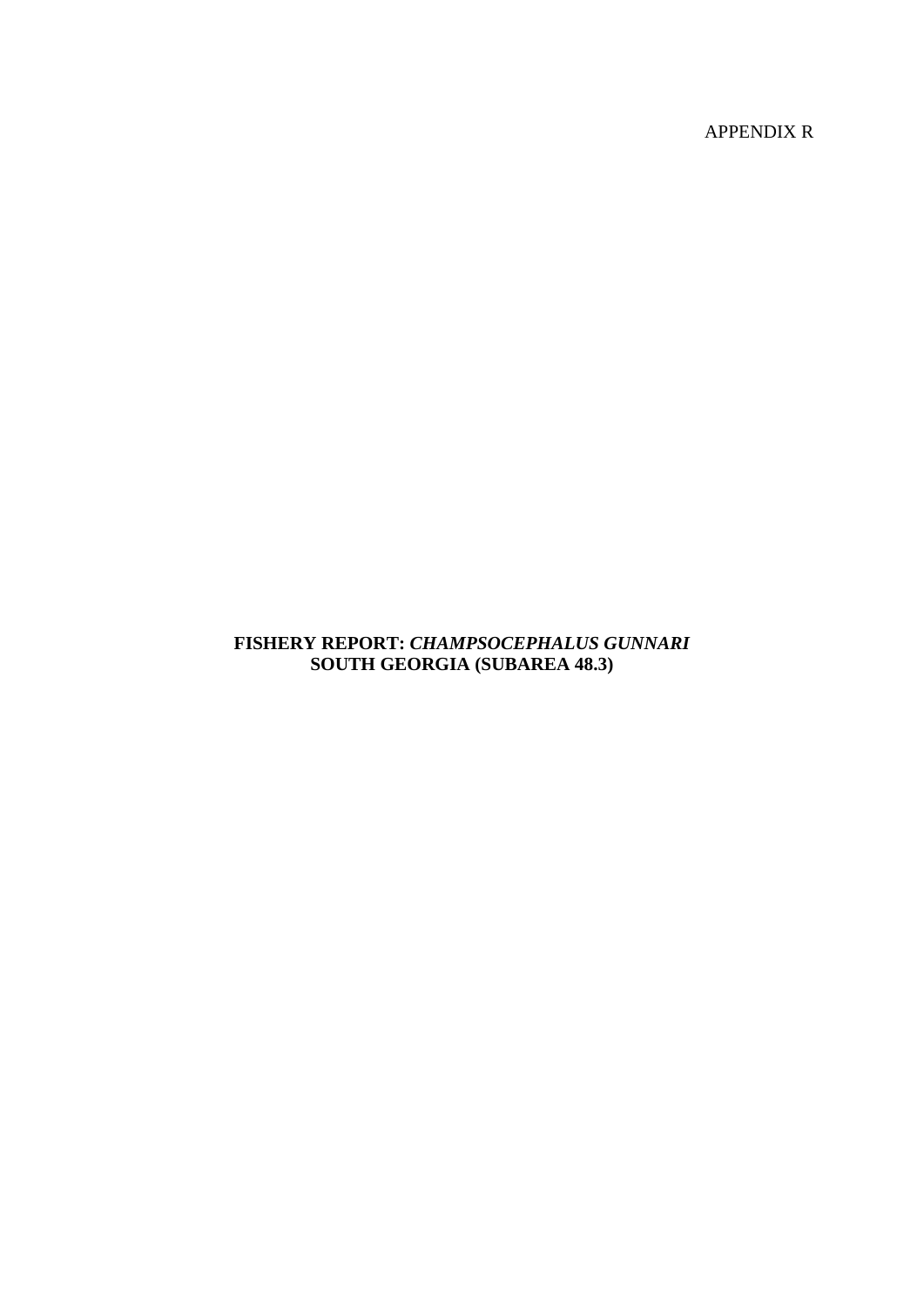# **CONTENTS**

|                         | Page                       |
|-------------------------|----------------------------|
|                         | 1<br>1<br>2<br>2           |
|                         | 2                          |
|                         | 3<br>3<br>3<br>3<br>3<br>5 |
|                         | 6<br>6<br>6<br>6<br>7<br>7 |
|                         | 7<br>7<br>7<br>8<br>9<br>9 |
| 5.2 Mitigation measures | 9<br>9<br>10               |
|                         | 10<br>11                   |
|                         | 11                         |
|                         | 11<br>11<br>12             |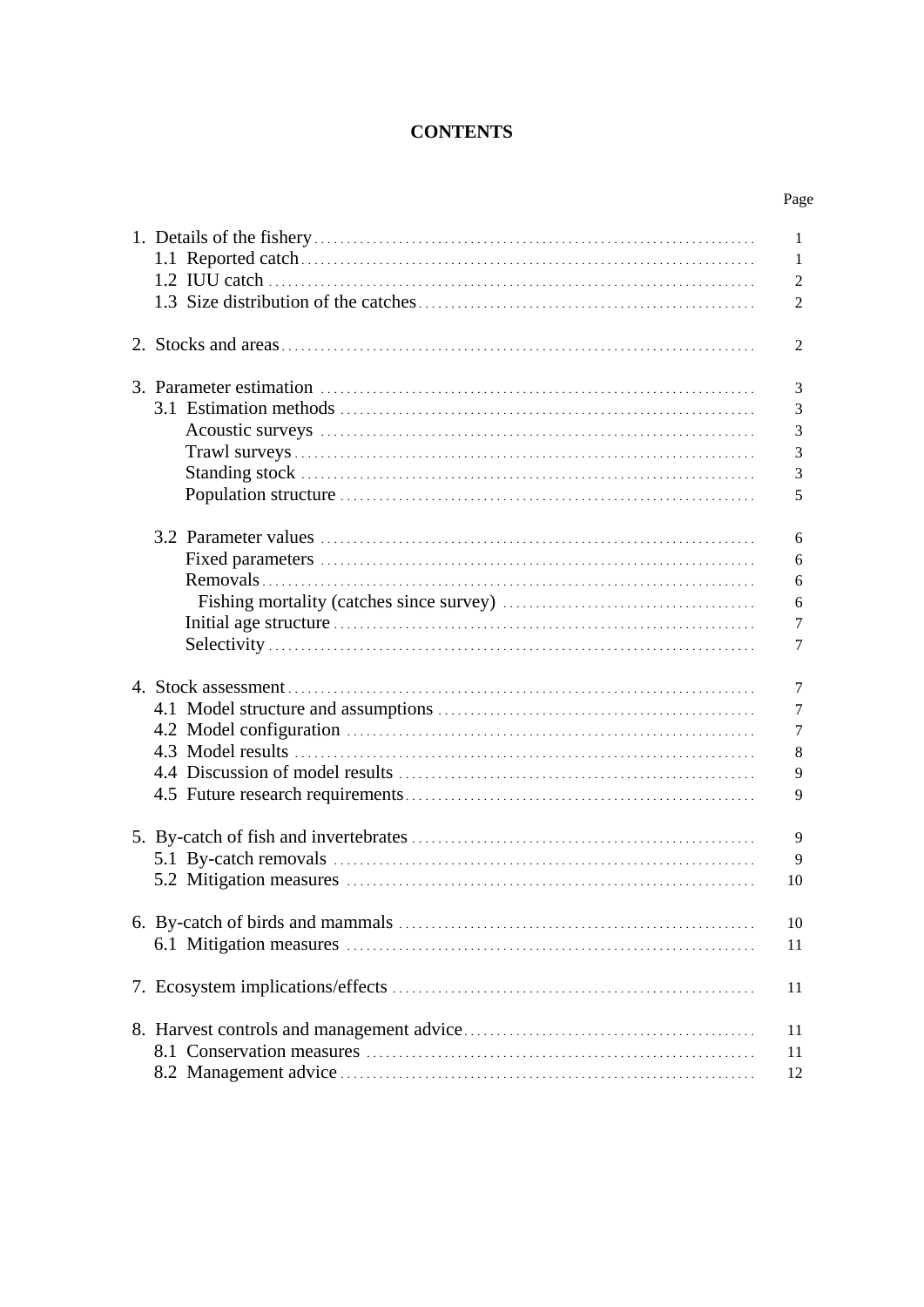## **FISHERY REPORT:** *CHAMPSOCEPHALUS GUNNARI* **SOUTH GEORGIA (SUBAREA 48.3)**

### <span id="page-2-0"></span>**1. Details of the fishery**

## **1.1 Reported catch**

In Subarea 48.3, a pelagic or semi-pelagic trawl fishery targets *Champsocephalus gunnari* (Table 1). In 2008/09, the fishing season was from 15 November 2008 to 14 November 2009, with a catch limit for *C. gunnari* of 3 834 tonnes (Conservation Measure 42-01). The catch of *C. gunnari* reported to October 2009 was 1 837 tonnes.

| Season  | Reported effort     | Catch limit    | Reported catch |
|---------|---------------------|----------------|----------------|
|         | (number of vessels) | (tonnes)       | (tonnes)       |
| 1976/77 |                     | -              | 93 595         |
| 1977/78 |                     |                | 7472           |
| 1978/79 |                     |                | 809            |
| 1979/80 |                     |                | 8795           |
| 1980/81 |                     |                | 27 903         |
| 1981/82 |                     |                | 54 040         |
| 1982/83 |                     |                | 178 824        |
| 1983/84 |                     |                | 35 743         |
| 1984/85 |                     |                | 628            |
| 1985/86 |                     |                | 21 008         |
| 1986/87 |                     |                | 80 5 86        |
| 1987/88 | $\mathbf{1}$        | 35 000         | 36 054         |
| 1988/89 |                     | $\overline{0}$ | 3              |
| 1989/90 |                     | 8 0 0 0        | 8 1 3 5        |
| 1990/91 |                     | 26 000         | 44             |
| 1991/92 |                     | $\mathbf{0}$   | 5              |
| 1992/93 |                     | 9 200          | $\mathbf{0}$   |
| 1993/94 |                     | 9 200          | 13             |
| 1994/95 |                     | $\mathbf{0}$   | 10             |
| 1995/96 |                     | 1 000          | $\mathbf{0}$   |
| 1996/97 |                     | 1 300          | $\mathbf{0}$   |
| 1997/98 | 1                   | 4 5 20         | 6              |
| 1998/99 | 1                   | 4 8 4 0        | 265            |
| 1999/00 | $\overline{c}$      | 4 0 36         | 4 1 1 4        |
| 2000/01 | 5                   | 6760           | 960            |
| 2001/02 | 5                   | 5 5 5 7        | 2667           |
| 2002/03 | $\overline{4}$      | 2 1 8 1        | 1986           |
| 2003/04 | 7                   | 2887           | 2683           |
| 2004/05 | 7                   | 3 5 7 4        | 200            |
| 2005/06 | 5                   | 2 2 4 4        | 2 1 6 9        |
| 2006/07 | 5                   | 4 3 3 7        | 4 3 4 5        |
| 2007/08 | 5                   | 2 4 6 2        | 2491           |
| 2008/09 | 5                   | 3834           | 1837           |

Table 1: Catch history for *Champsocephalus gunnari* in Subarea 48.3 (source: STATLANT data for past seasons, and catch and effort reports for current season).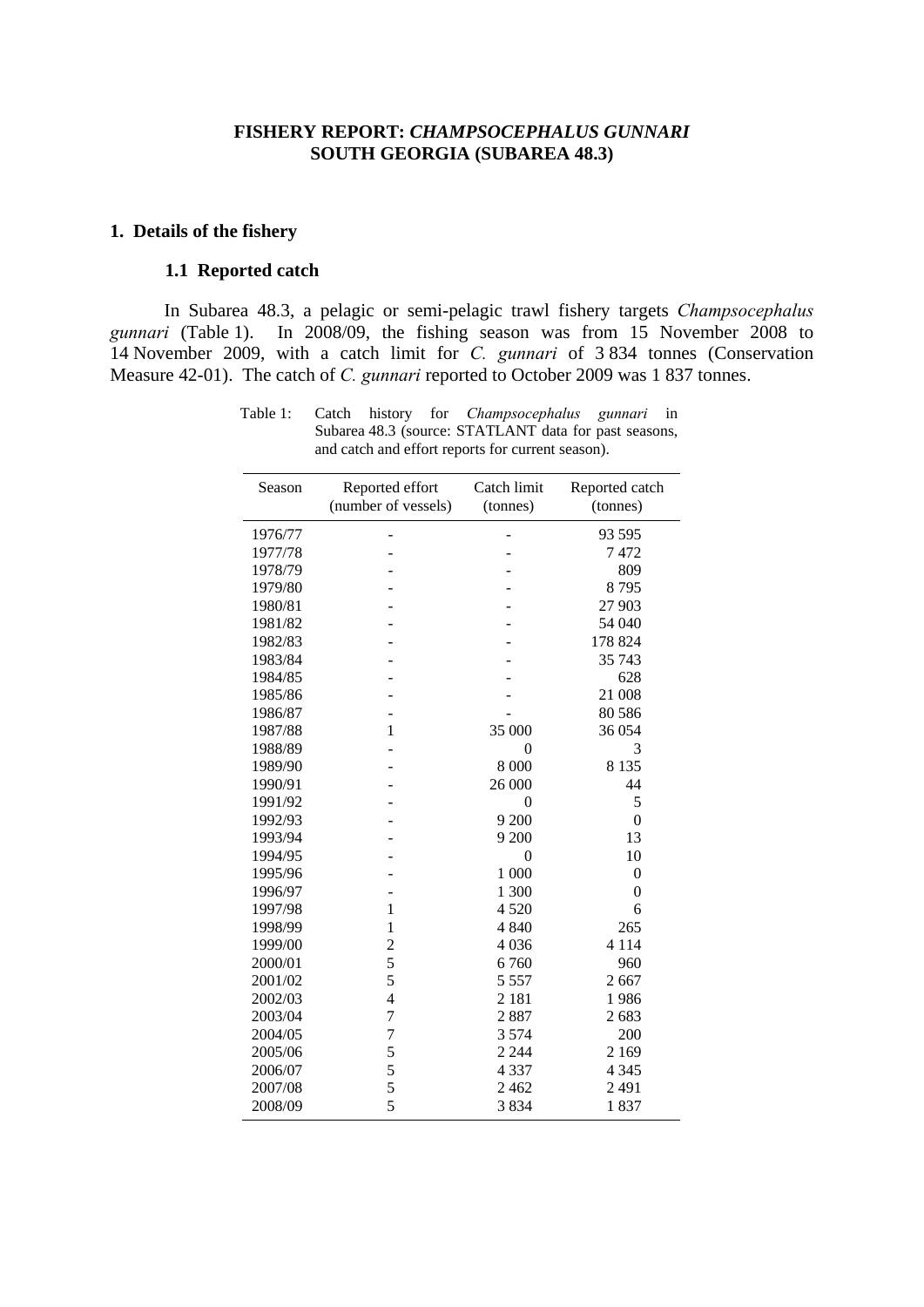## **1.2 IUU catch**

<span id="page-3-0"></span>2. There has been no evidence of IUU activity in this fishery.

## **1.3 Size distribution of the catches**

3. Catch-weighted length frequencies for *C. gunnari* from 1986/87 to 2008/09 are presented in Figure 1.



Weighted Frequency (proportion of the catch)

Figure 1: Catch-weighted length frequencies for *Champsocephalus gunnari* in Subarea 48.3 (source: observer, fine-scale and STATLANT data).

## **2. Stocks and areas**

4. Within Subarea 48.3, *C. gunnari* is restricted to the shelf area generally shallower than 350 m. Differences in length distribution have been noted between Shag Rocks and South Georgia (WG-FSA-06/51). In the January 2009 survey, there was little evidence of recruitment of a strong 2+ year class to the survey and catches across the region were dominated by a single length class whose mean length varied between South Georgia and Shag Rocks and was assumed to be 3+ (WG-FSA-09/9). These differences are not thought to represent separate stocks and, for purposes of stock assessment, it is assumed that there is a single stock present. *Champsocephalus gunnari* is considered a semi-pelagic species, young  $(0+$  and  $1+)$  fish are found in the pelagic zone, but with increased age (size) fish become more demersal in habit (WG-FSA-02/7).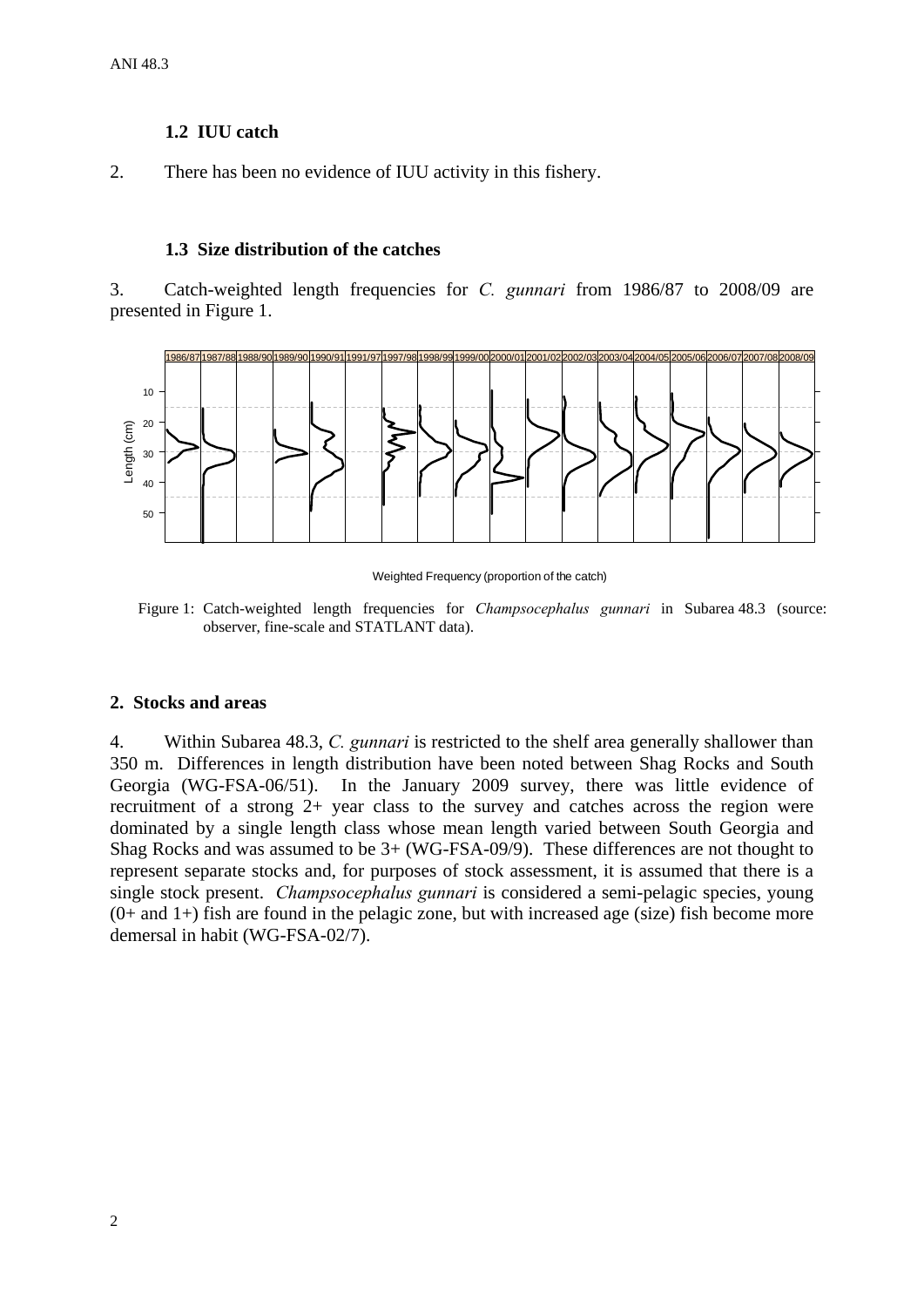### <span id="page-4-0"></span>**3. Parameter estimation**

#### **3.1 Estimation methods**

#### Acoustic surveys

5. No new estimates of standing stock were available from acoustic surveys. Previous acoustic investigations have demonstrated that *C. gunnari* of all sizes/ages spend time in midwater and reinforced the belief that a bottom trawl survey significantly underestimates *C. gunnari* biomass (see WG-FSA-SAM-04/20).

## Trawl surveys

6. In January 2009 the UK undertook a random stratified bottom trawl survey of the South Georgia and Shag Rocks shelves (WG-FSA-09/9). The survey employed the same trawl gear and survey design as previous UK surveys in Subarea 48.3.

#### Standing stock

7. Following the procedure agreed at WG-FSA-03, estimates of standing stock were obtained using a bootstrap on calculated icefish densities from the UK survey. Trawl densities were weighted by the correction factor of 1.241, which takes account of the presence of a proportion of the icefish stock above the relatively low headline height of the UK trawl. Trawl densities were then weighted by the proportion of the total survey area in the stratum and inverse weighted by the proportion of the total hauls in the stratum:

$$
D_C = D \times \frac{A_S}{A_T} \times \frac{H_T}{H_S}
$$

where *D<sub>C</sub>* = corrected density; *D* = trawls density; *A<sub>S</sub>* = stratum area; *A<sub>T</sub>* = total area; *H<sub>T</sub>* = total number of hauls; and  $H<sub>S</sub>$  = number of hauls in that stratum.

8. Sea-floor areas derived from detailed bathymetric data (WG-SAM-08/10 Rev. 2) were used in the analysis. Ten strata were used (Figure 2; Table 2), with two depth strata (50–200 and 200–300 m, except in NW where 200–350 m were used) and five geographic strata (Shag Rock, plus NW, NE, SW and SE South Georgia). The 2009 survey (Figure 3) sampled 71 random and representative hauls, giving good geographic coverage. WG-FSA-09/9 detailed the sampling distribution among area and depth strata.

9. An estimate of the one-sided lower 95% CI of biomass was calculated for the assessment and is tabled below. The estimated mean value of the standing stock decreased from 76 000 tonnes in April 2008 to 32 000 tonnes in January 2009. The one-sided lower CI was 18 904 tonnes.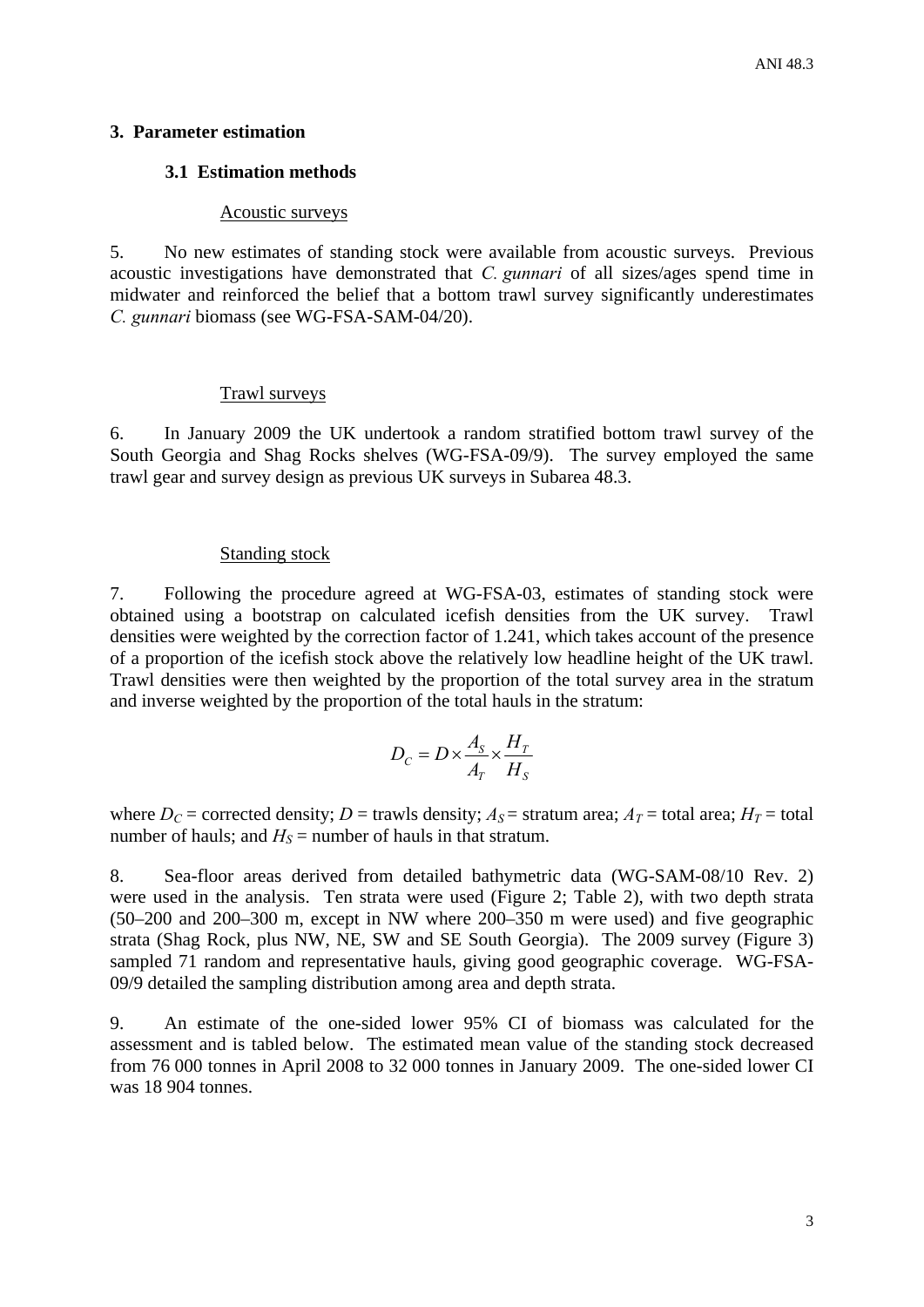

Figure 2: Strata and grid squares used in the 2009 UK survey of Subarea 48.3.

| Table 2: |                                               |  |  |  | Seabed areas of survey strata used to estimate biomass within the |  |  |
|----------|-----------------------------------------------|--|--|--|-------------------------------------------------------------------|--|--|
|          | bootstrap procedure and results of bootstrap. |  |  |  |                                                                   |  |  |

| Component                                     | Description                                                                                                     | Value                                                         |
|-----------------------------------------------|-----------------------------------------------------------------------------------------------------------------|---------------------------------------------------------------|
| Nominal date of survey                        | Mid-point                                                                                                       | 16 Jan 2008                                                   |
| Survey timing<br>(days since start of year)   |                                                                                                                 | 16                                                            |
| Seabed area of survey strata                  | Strata (m)                                                                                                      | km <sup>2</sup>                                               |
|                                               | 1. SR 50-200<br>2. SR 200-300<br>3. NW 50-200<br>4. NW 200-350<br>5. NE 50-200<br>6. NE 200-300<br>7. SW 50-200 | 2 5 5 3<br>1438<br>3 3 7 1<br>2059<br>2766<br>3576<br>4 2 7 6 |
|                                               | 8. SW 200-300<br>$9.$ SE $50-200$<br>10. SE 200-300                                                             | 6 6 3 7<br>6 6 17<br>3828                                     |
| Bottom trawl survey                           | Bottom to 6 m                                                                                                   | tonnes                                                        |
| Biomass estimates from<br>bootstrap procedure | Mean<br>SE.<br>Lower CI<br>Upper CI<br>One-sided lower 95% CI                                                   | 31 753<br>8473<br>16 961<br>49 753<br>18 904                  |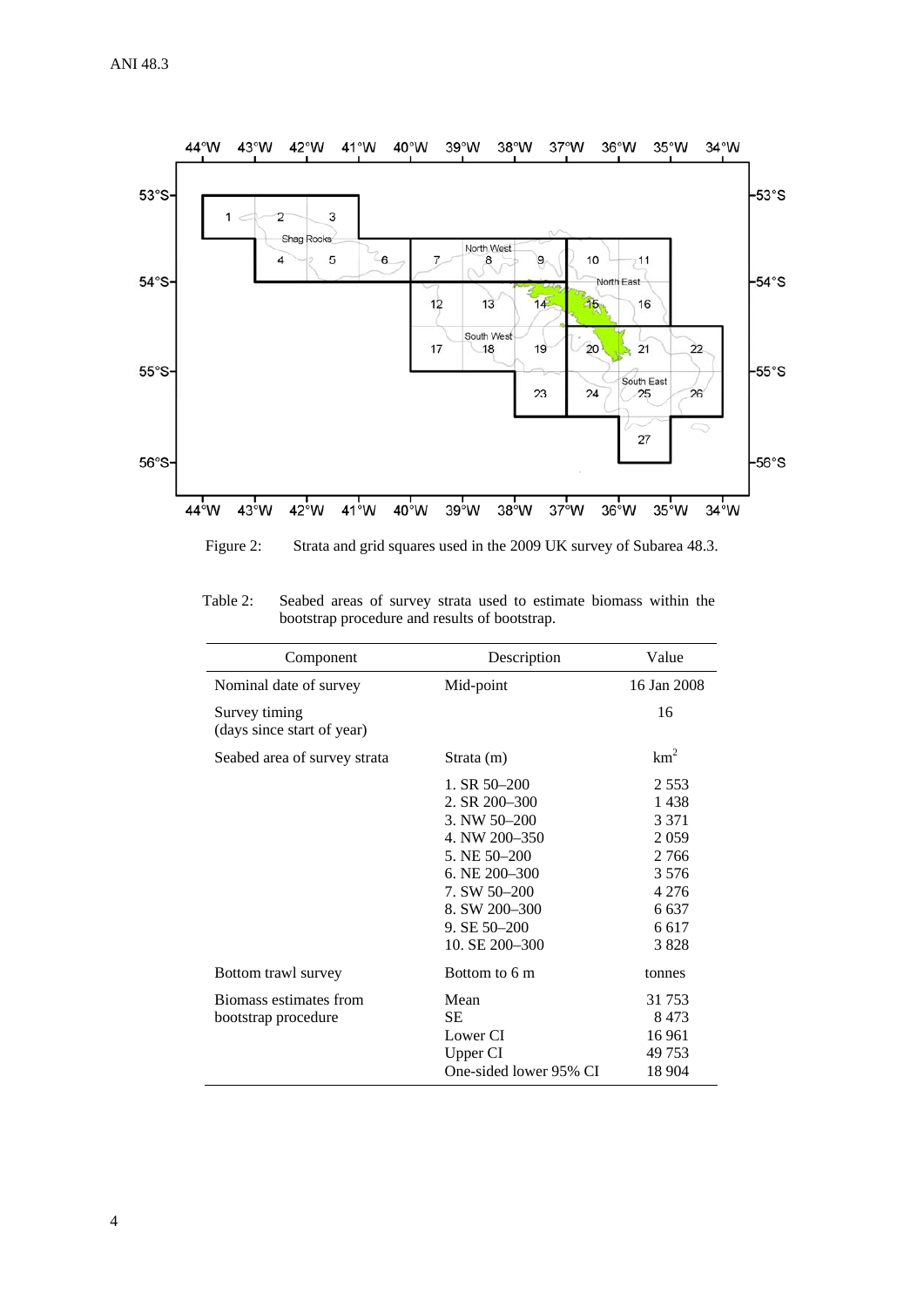<span id="page-6-0"></span>

Figure 3: *Champsocephalus gunnari* catches from the survey in Subarea 48.3 in April 2008.

#### Population structure

10. The distribution of densities-at-age was derived using the CMIX program. Standard deviations were linearly related to the mean on all runs. The length classes were constrained from 70–460 mm for the initial CMIX run, and bounds for means were estimated from von Bertalanffy growth parameters but these did not fit the observed data well. A second CMIX run used bounds on the cohorts estimated from the length-density plot and slight modifications to the intercept and slope start and step values; input parameters used for this run are given in Table 3. For the final run, means from the mixture components of the second run were used to set bounds on cohorts and length classes were constrained from 200– 240 mm, in order to remove length classes not considered to be sampled effectively (gear and behaviour) by the trawl. Results are of the final run are given in Table 4.

| Parameter                         | Value                      |
|-----------------------------------|----------------------------|
| Size range included               | $70 - 460$ mm              |
| Initial bounds:                   | Age 0: 100–130             |
|                                   | Age 1: 170-200             |
|                                   | Age 2: 230-260             |
|                                   | Age 3: 280–300             |
|                                   | Age 4: 330-360             |
| Survey date                       | $na*$                      |
| Bounds on intercept (start, step) | $0.1, 1.1$ $(0.2, 0.05)$   |
| Bounds on slope (start, step)     | $0.02, 0.6$ $(0.05, 0.01)$ |
| No. function calls                | 1 000                      |
| Reporting frequency               | 100                        |
| Stopping criteria                 | $1E-6$                     |
| Freq. for convergence testing     | 5                          |
| Simplex expansion coefficient     |                            |

Table 3: Input parameters for the CMIX analysis of *Champsocephalus gunnari* length density in Subarea 48.3.

Survey only applicable when von Bertalanffy growth parameters used to set bounds on cohorts.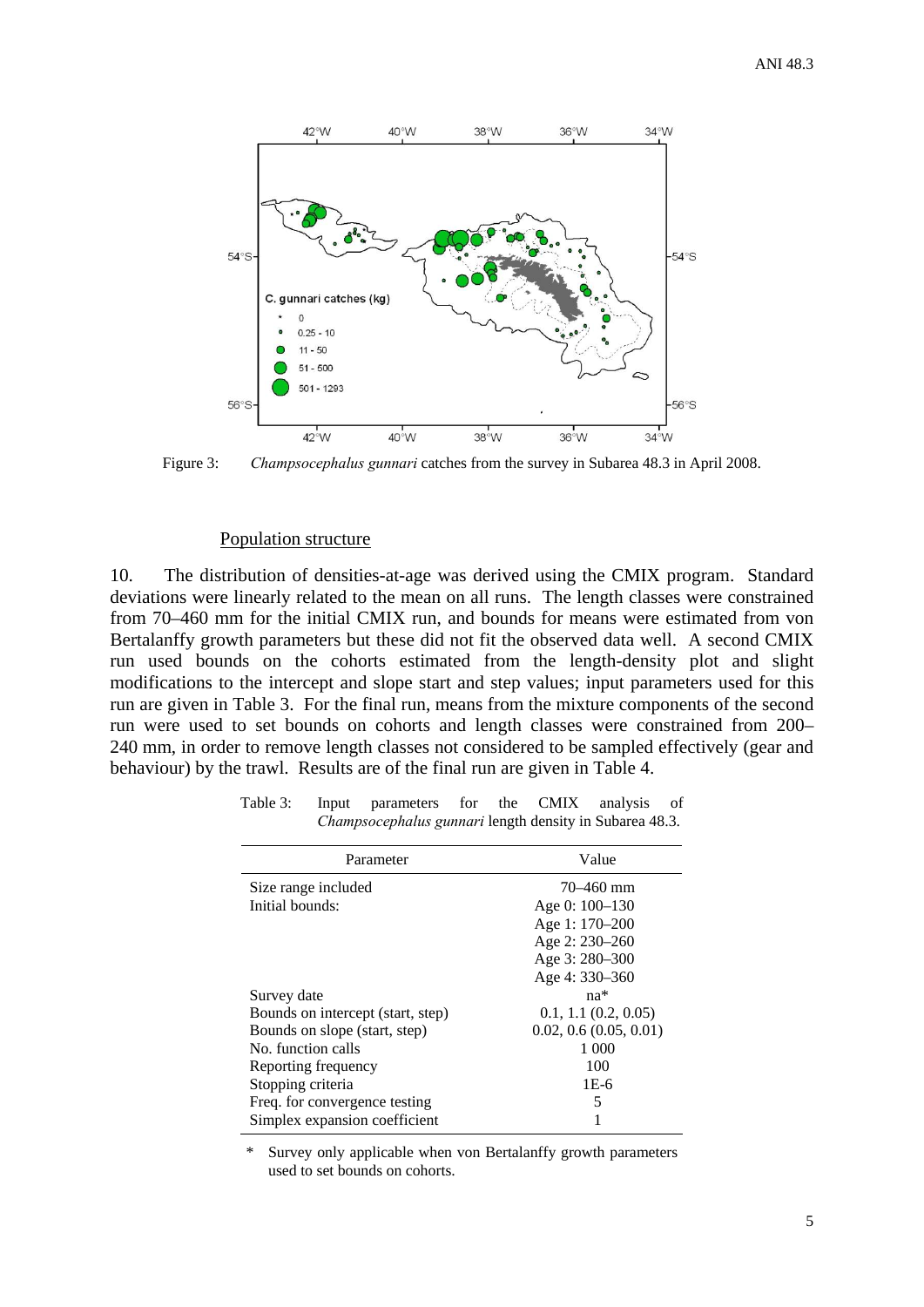|                                           | Component 1 | Component 2 | Component 3 |
|-------------------------------------------|-------------|-------------|-------------|
| Means of mixture components (mm)          | 244         | 298         | 356         |
| Standard deviations of mixture components | 19.1        | 23.3        | 27.8        |
| Total density of each mixture component   | 256         | 3012        | 509         |
| SD of each mixture component density      | 76          | 613         | 107         |
| Density %                                 | 6.8         | 79.7        | 13.5        |
| Sum of the observed densities $= 3677.9$  |             |             |             |
| Sum of the expected densities $= 3773.9$  |             |             |             |

<span id="page-7-0"></span>Table 4: Results generated from CMIX for the truncated length-density distribution.



Figure 4: CMIX analysis of truncated length-density distribution from the 2009 bottom trawl survey in Subarea 48.3. The blue circles represent observed density with error bars for  $\pm$  standard errors, the black line represents the expected density, and the red lines represent the normal mixture distributions.

#### **3.2 Parameter values**

#### Fixed parameters

11. The fixed parameters used in the assessment remained unchanged from previous years (SC-CAMLR-XXVI, Annex 5, Appendix O, Table 5).

## Removals

#### *Fishing mortality (catches since survey)*

12. Catches taken after the assessment of biomass from the bottom trawl survey (i.e. 16 January 2009) must be included within the assessment. Following the survey, 3 573 tonnes of catch limit remained to be taken in Subarea 48.3.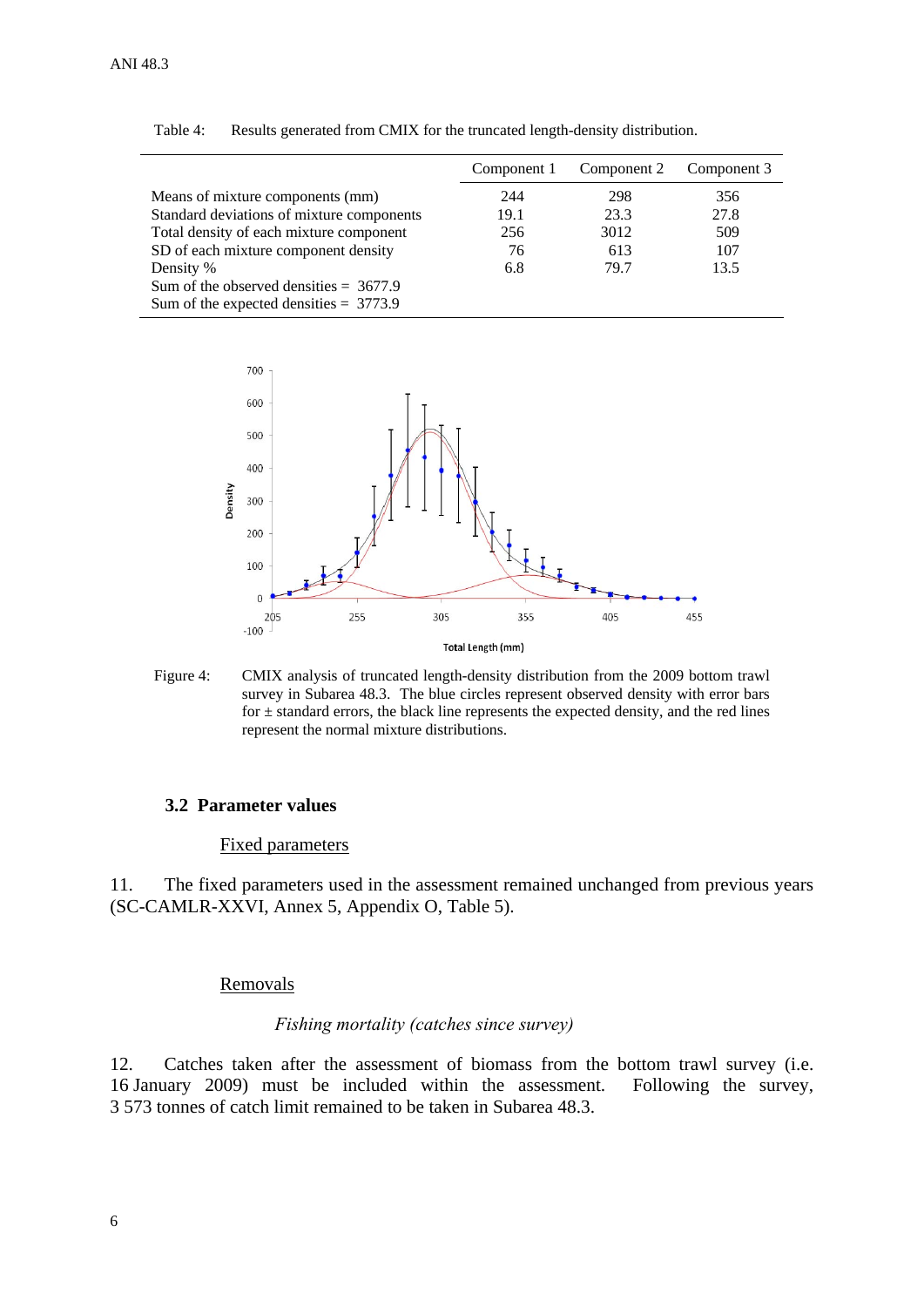### Initial age structure

<span id="page-8-0"></span>13. The proportion of density-at-age was derived from the CMIX program for ages 2+ to  $4+$  (Table 4).

#### Selectivity

14. A knife-edge selectivity vector was used for *C. gunnari,* starting at 2.5 years and fully selected at age 2.5.

#### **4. Stock assessment**

## **4.1 Model structure and assumptions**

15. The GYM was used to perform the short-term projection of the *C. gunnari* biomass. Estimates of yield were derived by determining the maximum catch level (fishing mortality) that had a less than 5% chance of reducing the spawning stock biomass to below 75% of the level that would occur in the absence of fishing in the two years following a survey biomass estimate.

#### **4.2 Model configuration**

Table 5: GYM configuration for the assessment of *Champsocephalus gunnari* in Subarea 48.3.

| Category                               | Parameter                                                                                                    | Value                                                                 |
|----------------------------------------|--------------------------------------------------------------------------------------------------------------|-----------------------------------------------------------------------|
| Age structure                          | First age class in stock<br>Last age class in stock<br>Oldest age in last class                              | 1<br>10<br>11                                                         |
| Natural mortality                      | M                                                                                                            | 0.71                                                                  |
| Length-at-age                          | K<br>$t_0$<br>$L_{\infty}$<br>Growth period (start and end dates)<br>Reference date (Start growth<br>period) | $0.17 \text{ y}^{-1}$<br>$-0.58$ y<br>557 mm<br>1 Dec-30 Nov<br>1 Dec |
| Weight-at-age (kg, mm)<br>$(W = aL^b)$ | $\alpha$<br>$\cdot_b$                                                                                        | 5.47E-10<br>3.42                                                      |
| Maturity (age based)                   | $L_{m50}$<br>Range over which maturity occurs<br>Age $0$                                                     | $0 \text{ mm}^*$<br>$0 \text{ mm}$<br>Maturity 1                      |
| Spawning season                        | Start-End date                                                                                               | 30 Nov-30Nov                                                          |
| Fishery information                    | Upper bound to annual $F$                                                                                    | 5                                                                     |

(continued)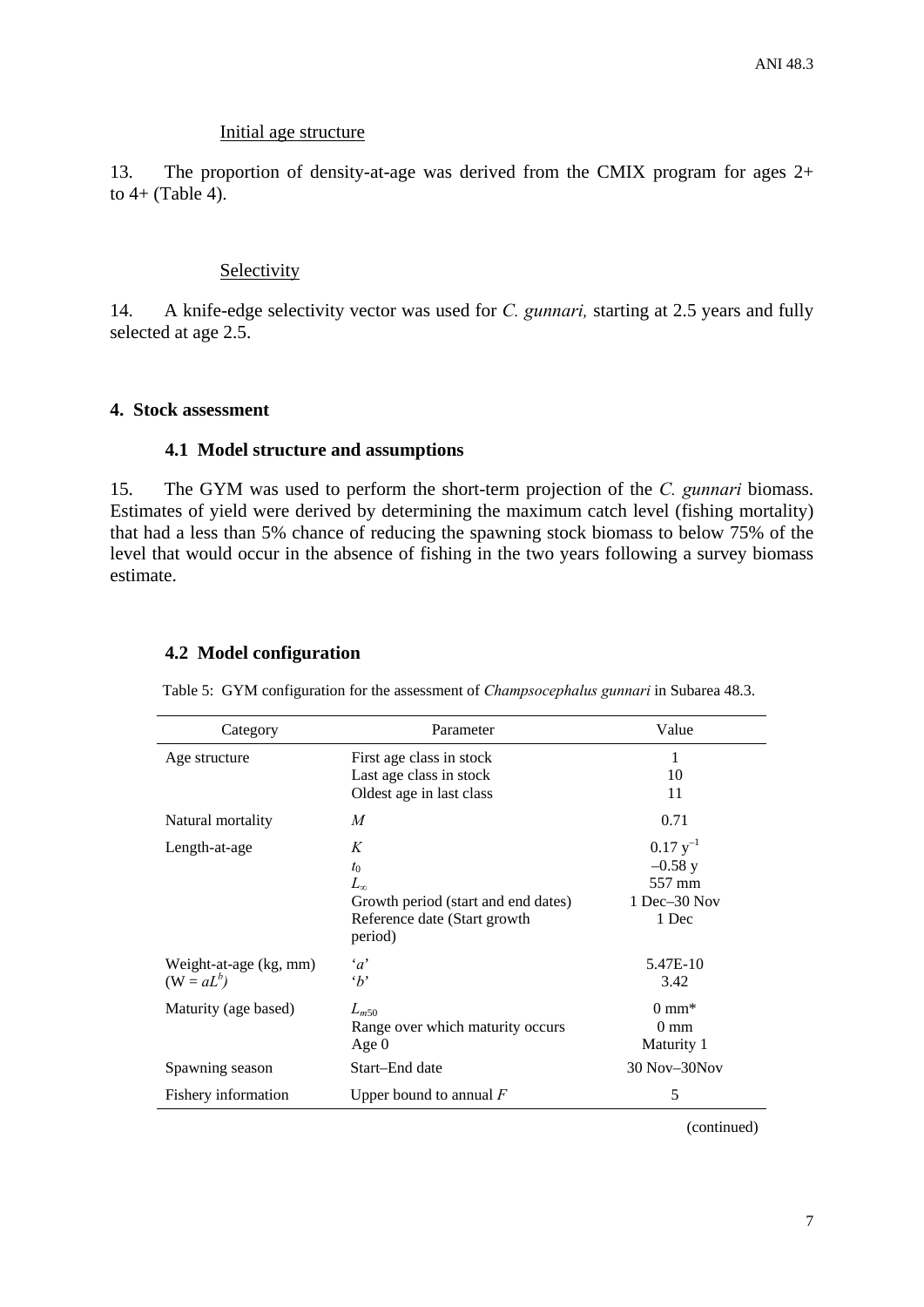| Category                   | Parameter                              | Value                   |
|----------------------------|----------------------------------------|-------------------------|
| Future projections         | Tolerance for finding $F$ in each year | 1E-08                   |
|                            | Tolerance for resolving catches        | 0.01                    |
|                            | Age first selected                     | 2.5                     |
|                            | Age fully selected                     | 2.5                     |
|                            | Relative fishing effort                | Date: 1 Dec, Effort: 1  |
| 2007                       | Selectivity varied from last           |                         |
|                            | Catch (mass)                           | 3 573 000**             |
|                            | Age first selected                     | 2.5                     |
|                            | Age fully selected                     | 2.5                     |
|                            | Relative fishing effort                | Date:1 Dec, Effort: 0   |
|                            |                                        | Date: 16 Jan, Effort: 1 |
| Initial population         | Age class                              | Density $(\%)$          |
| structure                  | $1 + 1$                                | 7                       |
|                            | $2+2$                                  | 80                      |
|                            | $3 + 3$                                | 13                      |
|                            | Date of survey                         | 16 Jan 09               |
|                            | Biomass to scale                       | $1.8904 + E07$          |
| Simulation specifications  | Number of runs in simulation           | $\mathbf{1}$            |
|                            | Depletion level for test               | 0.2                     |
| Characteristics of a trial | Years to remove initial age structure  | $0***$                  |
|                            | Estimate median $SB0$                  | Deterministic           |
|                            | Observations to use in median $SB0$    | $\overline{2}$          |
|                            | Year 0 of projection                   | 2008                    |
|                            | Reference start date                   | 1 Dec                   |
|                            | Increments in year                     | 365                     |
|                            | Years to project stock                 | 2                       |
| Evaluation of yield        | Type                                   | Fishing mortality       |
|                            | Vector of $F$                          | 0, 0.1, 0.144, 0.2      |

<span id="page-9-0"></span>Table 5 (continued)

\* Maturity is not used in the short-term projection. It is set to 0 to allow the GYM to monitor the whole population.

\*\* Catch taken or potentially taken after the survey, but before the end of the year (14 November 2009).

\*\*\* Set to 0 since catches were made after the survey, else set to 1.

### **4.3 Model results**

16. A single short-term projection of yield (tonnes) in 2009/10 (Year 1) and 2010/11 (Year 2), was computed:

|        | Catch limit (tonnes) |
|--------|----------------------|
| Year 1 | 1.548                |
| Year 2 | 949                  |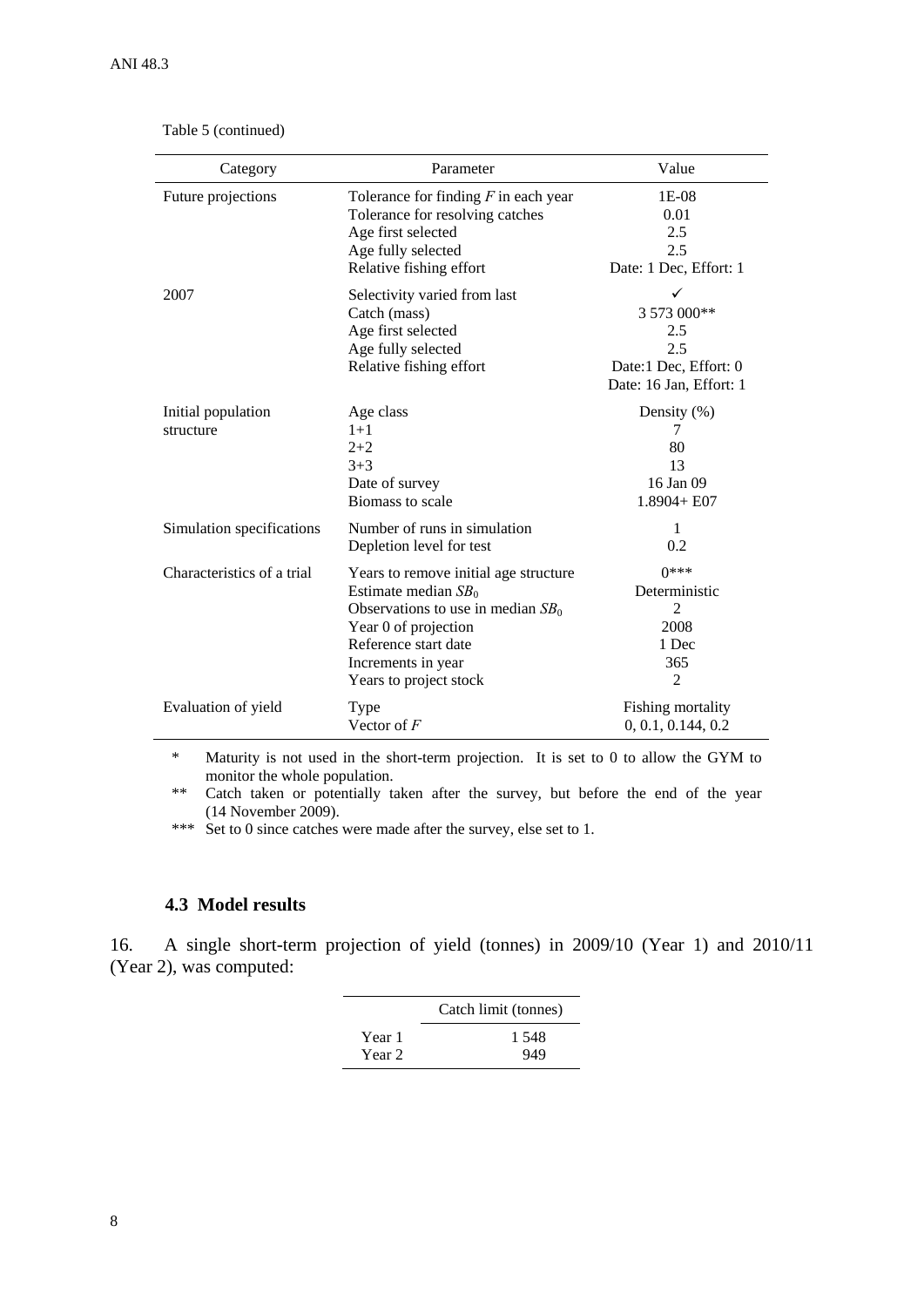## **4.4 Discussion of model results**

<span id="page-10-0"></span>17. The catch limits have decreased since the 2008/09 season. The reduced biomass of icefish obtained by the survey reflected in this decrease in yield is likely in part to have been a result of the anomalous conditions experienced at South Georgia (paragraph 26) and the small proportion of 2+ aged fish in the survey catches.

## **4.5 Future research requirements**

18. The Working Group identified a number of future research requirements for the intersessional period:

- (i) The CCAMLR assessment method for *C. gunnari* uses CMIX to disaggregate length-density data into age density before applying CCAMLR decision rules in GYM. An alternative methodology, which works entirely on length data and utilises a growth-transition matrix, gave similar yields to the traditional assessment method when tested on 2006, 2007, 2008 and 2009 data from Subarea 48.3 (WG-SAM-09/27). The Working Group endorsed recommendations made by WG-SAM, which were to investigate alternative methods of estimating the growth-transition matrix, and that with these refinements the new assessment framework should be considered for future development of assessment advice for *C. gunnari* in Subarea 48.3.
- (ii) The Working Group noted that the utility of diet, feeding rates, fish condition and predation in modifying natural mortality rates in projections has been investigated a number of times with limited success. However, the Working Group noted that the issue of ensuring sufficient icefish escapement for predators under conditions of variable natural mortality and ecosystem productivity warrants further consideration.

## **5. By-catch of fish and invertebrates**

## **5.1 By-catch removals**

19. Catches of by-catch species (*Gobionotothen gibberifrons*, *Notothenia rossii*, *Lepidonotothen squamifrons*, *Pseudochaenichthys georgianus* and *Chaenocephalus aceratus*) reported in fine-scale data, and their respective catch limits, are summarised in Table 6. None of these species were caught as by-catch during 2008/09.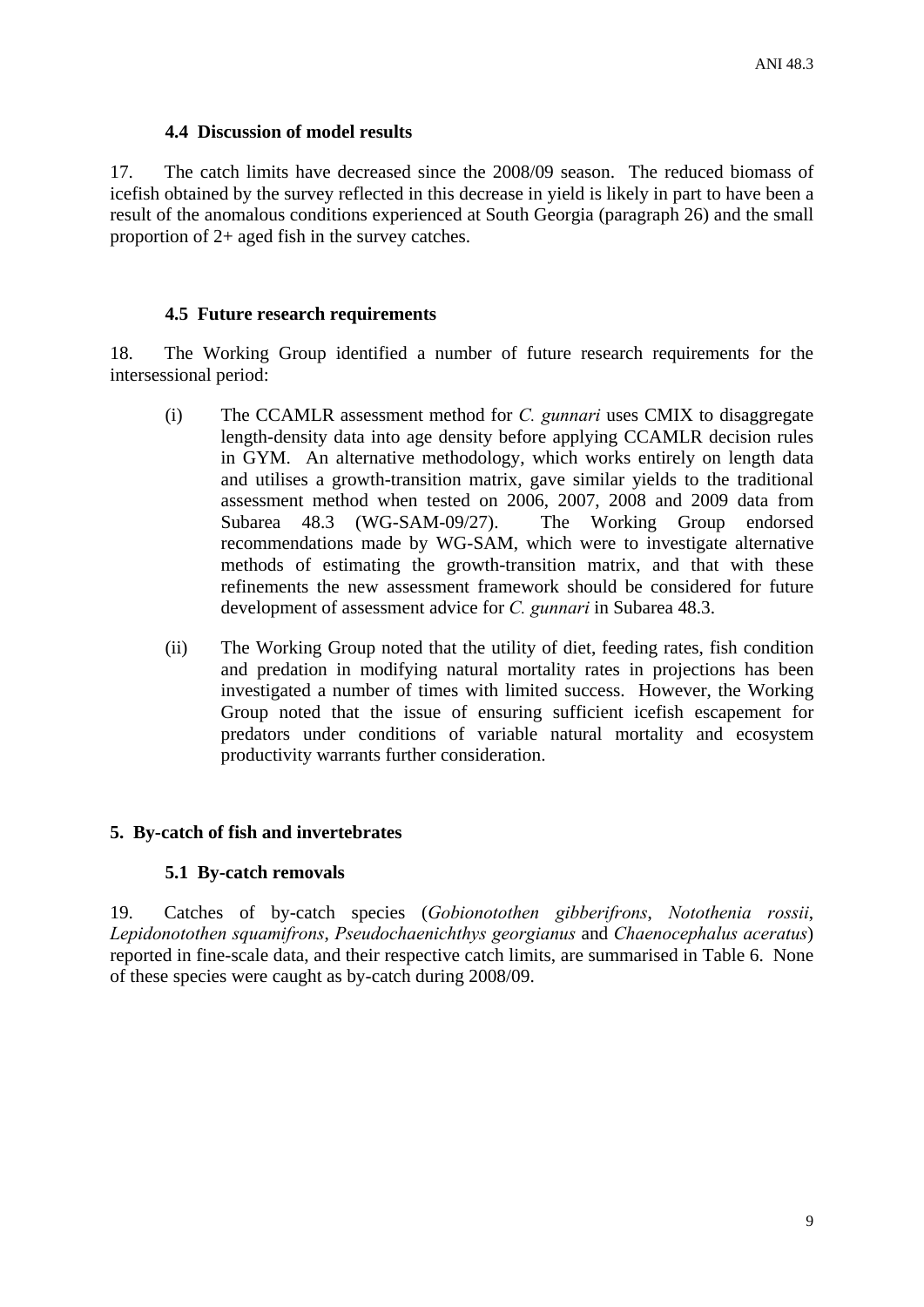<span id="page-11-0"></span>

| Table 6: | Catch history for by-catch species ( <i>Gobionotothen gibberifrons</i> , <i>Notothenia rossii</i> , <i>Lepidonotothen</i> |
|----------|---------------------------------------------------------------------------------------------------------------------------|
|          | squamifrons, Pseudochaenichthys georgianus and Chaenocephalus aceratus) and catch limits in the                           |
|          | fishery for <i>Champsocephalus gunnari</i> in Subarea 48.3 (see Conservation Measure 33-01 for details).                  |
|          | (Source: fine-scale data.)                                                                                                |

| Season  | Gobionotothen<br>gibberifrons<br>(tonnes) |          | Notothenia<br>rossii<br>(tonnes) |          | Lepidonotothen<br>squamifrons<br>(tonnes) |          | Pseudochaenichthys<br>georgianus<br>(tonnes) |          | Chaenocephalus<br>aceratus<br>(tonnes) |          |
|---------|-------------------------------------------|----------|----------------------------------|----------|-------------------------------------------|----------|----------------------------------------------|----------|----------------------------------------|----------|
|         | Limit                                     | Reported | Limit                            | Reported | Limit                                     | Reported | Limit                                        | Reported | Limit                                  | Reported |
| 1998/99 | 1470                                      | 0        | 300                              | $\Omega$ | 300                                       | $\theta$ | 300                                          | 0        | 2200                                   | 0        |
| 1999/00 | 1470                                      | 0        | 300                              | $\Omega$ | 300                                       | $\Omega$ | 300                                          | 0        | 2200                                   |          |
| 2000/01 | 1470                                      | 0        | 300                              | $\Omega$ | 300                                       | $\Omega$ | 300                                          | 6        | 2200                                   |          |
| 2001/02 | 1470                                      | 0        | 300                              | $\Omega$ | 300                                       | $\Omega$ | 300                                          |          | 2200                                   |          |
| 2002/03 | 1470                                      | 0        | 300                              | $\theta$ | 300                                       | $\theta$ | 300                                          |          | 2200                                   |          |
| 2003/04 | 1470                                      | 0        | 300                              | $\theta$ | 300                                       | $\Omega$ | 300                                          | 3        | 2200                                   |          |
| 2004/05 | 1470                                      | 0        | 300                              |          | 300                                       | $\Omega$ | 300                                          | 25       | 2200                                   |          |
| 2005/06 | 1470                                      | 0        | 300                              |          | 300                                       | $\Omega$ | 300                                          | 6        | 2200                                   |          |
| 2006/07 | 1470                                      | 0        | 300                              | $\Omega$ | 300                                       | $\Omega$ | 300                                          |          | 2200                                   |          |
| 2007/08 | 1470                                      | 0        | 300                              | $\theta$ | 300                                       | $\theta$ | 300                                          |          | 2200                                   |          |
| 2008/09 | 1470                                      | 0        | 300                              | $\theta$ | 300                                       | $\theta$ | 300                                          | 0        | 2200                                   | 0        |

## **5.2 Mitigation measures**

20. The by-catch limits are set out in Conservation Measure 33-01. Move-on rules are included in the annual conservation measure set for this fishery, e.g. Conservation Measure 42-01.

## **6. By-catch of birds and mammals**

21. Seabird mortality in this trawl fishery is summarised in Table 7. The number of seabirds caught (11) was a slight increase from 2007/08, which was the lowest since recording began in the 2000/01 season. The birds caught were six black-browed albatrosses (*Thalassarche melanophrys*) and five white-chinned petrels (*Procellaria aequinoctialis*). It should be noted that not all the catch has been taken this seasons, thus further seabird mortality may occur. However, it is unlikely that any further fishing will occur.

| melanophrys, PRO – Procellaria aequinoctialis. |                    |     |            |            |                |  |  |  |
|------------------------------------------------|--------------------|-----|------------|------------|----------------|--|--|--|
| Fishing<br>season                              | Trawls<br>observed | DIC | <b>DIM</b> | <b>PRO</b> | Other          |  |  |  |
| 2000/01                                        | 315                | 5   | 46         | 41         |                |  |  |  |
| 2001/02                                        | 431                |     | 18         | 49         |                |  |  |  |
| 2002/03                                        | 182                |     |            | 28         |                |  |  |  |
| 2003/04                                        | 221                |     | 26         | 59         |                |  |  |  |
| 2004/05                                        | 253                |     | 9          |            |                |  |  |  |
| 2005/06                                        | 457                |     | 11         | 20         | 1              |  |  |  |
| 2006/07                                        | 111                |     | 2          | 3          |                |  |  |  |
| 2007/08                                        | 206                |     |            | 3          | $\mathfrak{D}$ |  |  |  |
| 2008/09                                        | 154                |     | 6          | 5          |                |  |  |  |

Table 7: Number of seabirds killed in the trawl fishery in Subarea 48.3. DIC – *Thalassarche chrysostoma*, DIM – *Thalassarche melanophrys*, PRO – *Procellaria aequinoctialis.*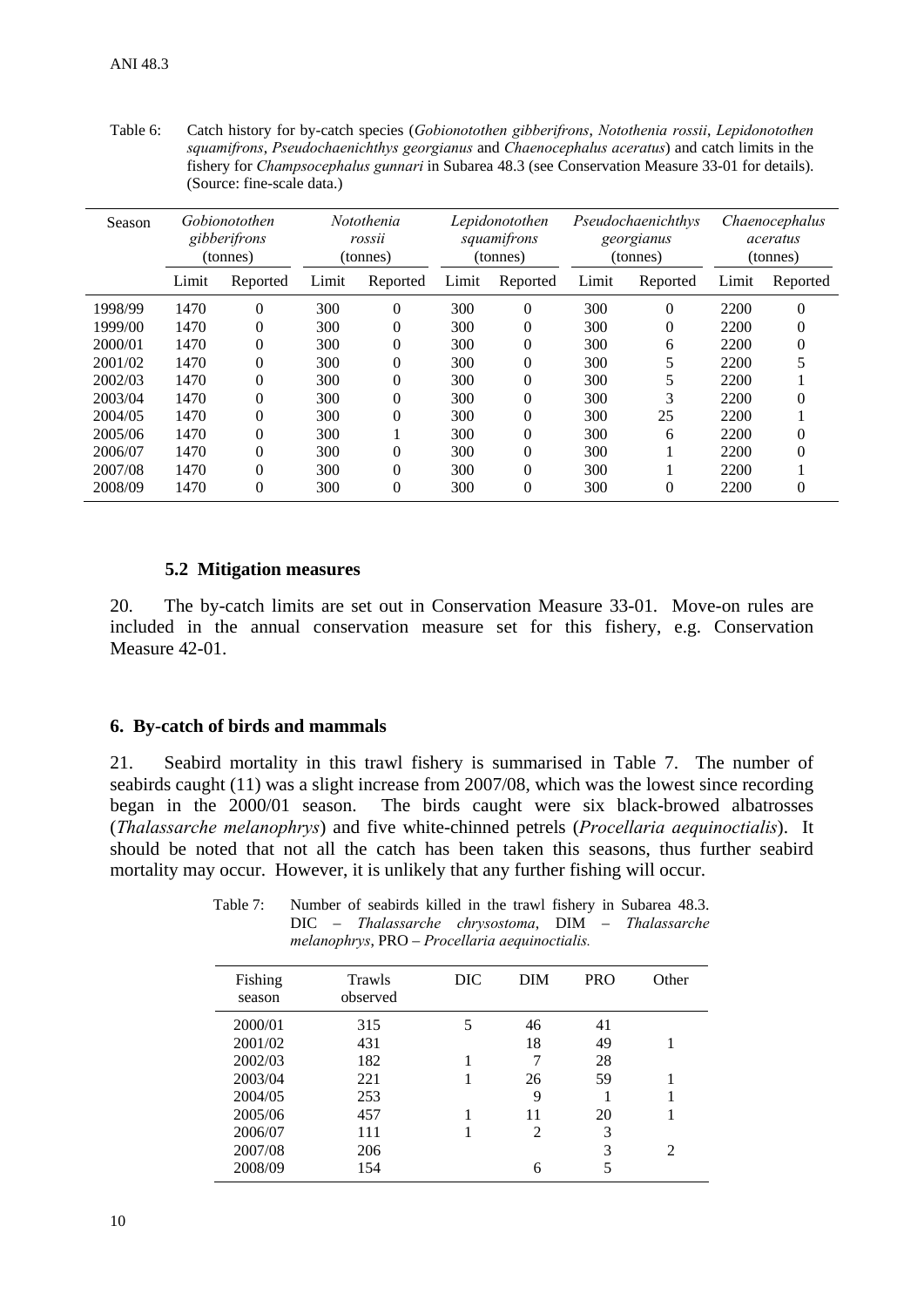<span id="page-12-0"></span>22. WG-IMAF assessed the level of risk of incidental mortality of seabirds in Subarea 48.3 as a category 5 (high) (SC-CAMLR-XXVIII, Annex 7, Table 13 and Figure 2).

## **6.1 Mitigation measures**

23. Conservation Measure 25-03 applies to this fishery.

24. Conservation Measure 42-01 has a further mitigation measure in that should any vessel catch a total of 20 seabirds, it shall cease fishing and shall be excluded from further participation in the fishery in the 2008/09 season.

### **7. Ecosystem implications/effects**

25. The current pelagic trawl fishery for *C. gunnari* in Subarea 48.3 has minimal impact on the benthic ecosystem. There is a small by-catch of other icefish species, but this is typically much smaller than the catch limits for these species. *Champsocephalus gunnari* play an important role in the ecosystem of the South Georgia shelf as predators of krill, *Themisto* and other euphausiids, and as prey of fur seals and gentoo penguins (WG-FSA-08/30). Icefish may also be consumed by juvenile toothfish in years of high icefish abundance at Shag Rocks.

26. Estimates of icefish standing stock have been shown to vary with variability in krill abundance at South Georgia, and in years of poor krill availability, icefish condition is poorer and larger quantities are likely to be consumed by both fur seals and gentoo penguins, which are normally krill dependent. In January 2009, South Georgia was subject to an ecosystem anomaly (WG-EMM-09/23) driven by increased sea-surface temperature which caused a rapid and marked decline in krill abundance in the region. This in turn had an impact on predator performance, including significant changes to icefish diet which was dominated by amphipods rather than krill and is likely in part to have resulted in the decrease in yield in 2008/09.

#### **8. Harvest controls and management advice**

#### **8.1 Conservation measures**

27. The limits on the fishery for *C. gunnari* in Subarea 48.3 are defined in Conservation Measure 42-01. The limits in force and the Working Group's advice to the Scientific Committee for the forthcoming season are summarised in Table 8.